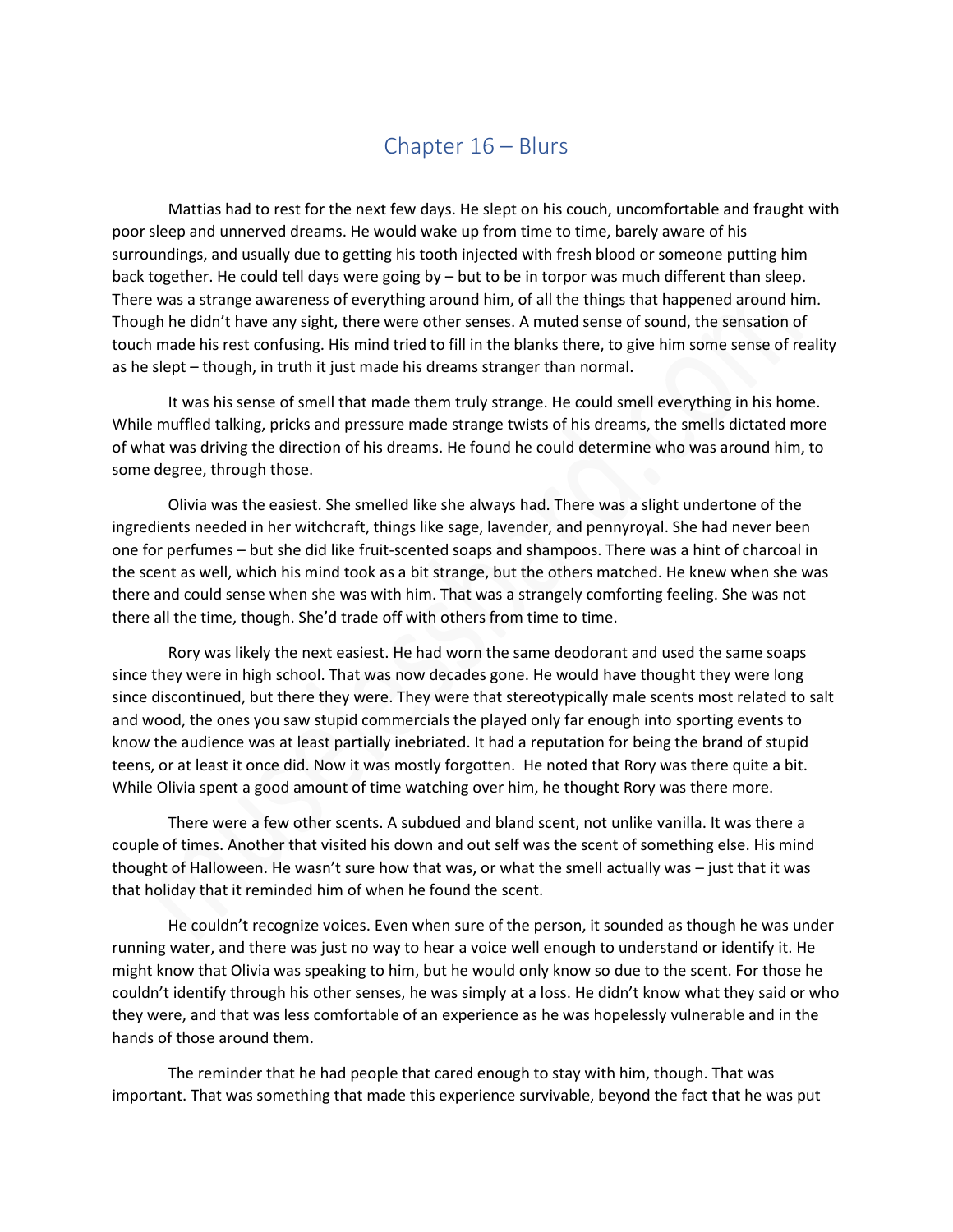out of his beast state by a stake. Had he feasted, he would have recovered alone, but he didn't think he would have survived the after. The Torpor would have taken everything out of him, all that was left of his soul. He wasn't sure there was much left. He wasn't sure how much of him was left, and how much had been replaced by this thing. He didn't feel like he was Mattias now. He felt like he was his vampirism. And he hated that sensation.

Eventually, he finally felt himself wake up – genuinely reaching the land of the living once again. It was the middle of the night when he woke up. His apartment was dark, except for the dim blue light of his television frozen on some screen of an old sitcom, with a warning up on the screen. Are you still watching? He smirked and glanced around trying to find out who was here with him. It was Olivia, curled into an uncomfortable-looking ball on his recliner. She didn't even have the recliner, well, reclined. She was just curled up under a pile of blankets and with a small legion of animated items curled up on her, in her arms, or around the bottom of the chair. Her purse, Lunchbox, and plenty of others sat with her. It was nice to know that she had so many loving pets.

It was a bit disconcerting as he adjusted and sat up. Most twisted as if to look at him, but then ignored the movement and went back to sleep with their creator. That was fine with him. He felt his stomach growl, and though he ached at every single joint, he swung his legs around and off the couch. He felt pain in his throat. It was dry, scratching pain. A lack of use for however long he had been in the state of torpor had not been kind on the poor dead body he inhabited.

He stretched, moving his palms along his upper legs and glanced down to his hands. They were still gaunt, but they were by no means skeletal. He took one long deep breath through his nose and pushed himself up. Standing was more of a challenge than he expected. He could feel his legs, but only just. It was like standing on a ghost of himself. He did not enjoy the feeling. He took the first step, carefully watching as he moved to try to make sure his feet found the floor and didn't end up atop any animated creature. Still, he needed to walk. He needed to see himself. If he still could.

He moved slowly, slumped against the wall from time to time as he realized just how little energy he had upon waking up. He felt weak, but he could feel again. He watched his legs moving slowly but surely, each step measured and with purpose. There still was not enough feeling to really trust his steps. It was coming back, though. By the time he reached the bathroom, he could at least stand without too much worry.

He took a breath and looked to the mirror. There was nothing but a blur, his image broken and twisted by a universe that couldn't deal with the existence of an undead monster. Whereas he could see himself somewhat a few days prior, now it was just a blur. There were still some colors but only vague shapes. It was a strange sensation. He reached out and pressed his fingers to the mirror. His fingertips pressed against the cold glass, but where they met the mirror there was an aura. The pale skin color flowed like a puddle out from his finger to the reflection that all but melted into a blur on the smudged glass.

The realization that his reflection had further deteriorated was a hard one to come to grips with, not just at that moment. There was a bit of shock, of course, while he felt nothing immediate he could sense the impending weight of a lifetime growing on his shoulders. He knew that looking back, this would be a memory that would scar him and stay with him forever. The time he realized he would never again see himself. It was a strange realization and one that was too important and impactful for his long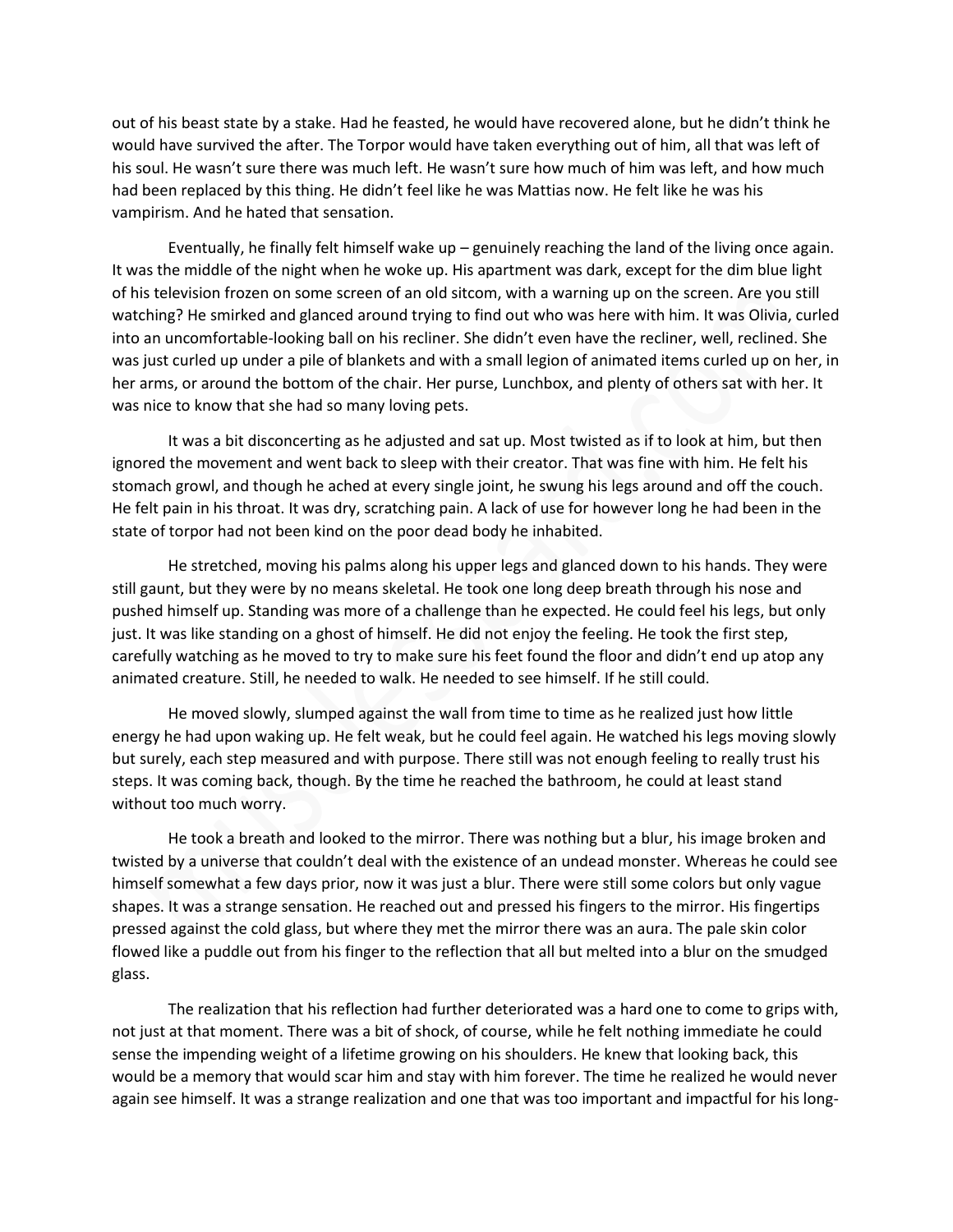term development for his mind to really wrap around swiftly or effectively. He wouldn't dwell on it. He could not. It would drive him mad. He knew that plenty of nights would be spent attempting to come to terms with it. No sense in starting now.

He did take some time. His eyes were glued to the mirror. He just stared at this blob that would have once been himself. He felt his eyes drift, his vision relaxed and his mind blanked. It was a moment of silence, though unwitting and unplanned, for himself. A somber feeling had washed over him, and so he did what he was want to do. He turned around and stepped over to the shower and twisted on the water. It was set as hot as it could, and the water hissed out of the head slightly. It was odd, he remembered it not working quite that well. He paused and moved back to the toilet, and just sat down on the seat.

It may have been a few minutes before anything changed. He had zoned out. Even missed the first time that she spoke to him, but when Olivia repeated herself from the doorway, he finally raised his head. He glanced at the doorway and shook his head apologetically. The room had filled with a small layer of steam, blocking off the view of the mirror, which was a relief to him. Of course, now with his exwife staring at him from across the room, with a few of her legion of animated items scattered around and bumping the back of her legs.

"You can't get in the shower, Mattias," She repeated. Her voice was quiet and broken. She waved her hand about his body. "You're still broken and falling apart. Rory hasn't been able to put you completely back together."

He paused for a few moments and gave a bit of a smirk, but he could feel the stitches in his mouth. He shook his head. "I know."

"The steam isn't good for you either," She added with a long sigh.

He gave a shake of his head and glanced over to the shower for a minute. He waited for a second and then took a glance back over to her, just his eyes moving to her. "I know that too," His voice was quiet and raspy still, "But, I just need a few minutes. The steam helps."

"Not physically,"

"Mentally is more important right now," He spoke with a small defensive twist towards her.

She relented and her shoulders slumping slightly, "I know."

That was it. That was the entire conversation. They both sat quietly in the bathroom for a moment. Him sitting, her leaning against the door frame. Her arms crossed and the two were just silent. There was something peaceful about it though. Only the sound of the shower and the feeling of the steam. It was nice. But he finally needed to say something.

"Thank you," He said softly, "For watching out for me."

"You're welcome. We're family," She admitted. She adjusted, standing up a bit straighter with a slight roll of her shoulders and movement of her feet. It gave enough room for Lunchbox to barrel beyond her legs. It stumbled over her foot and rolled back to its own little nubs and waddled swiftly over to its master. It twisted its head up towards him and knocked against his calves to try to spur him to some sort of action.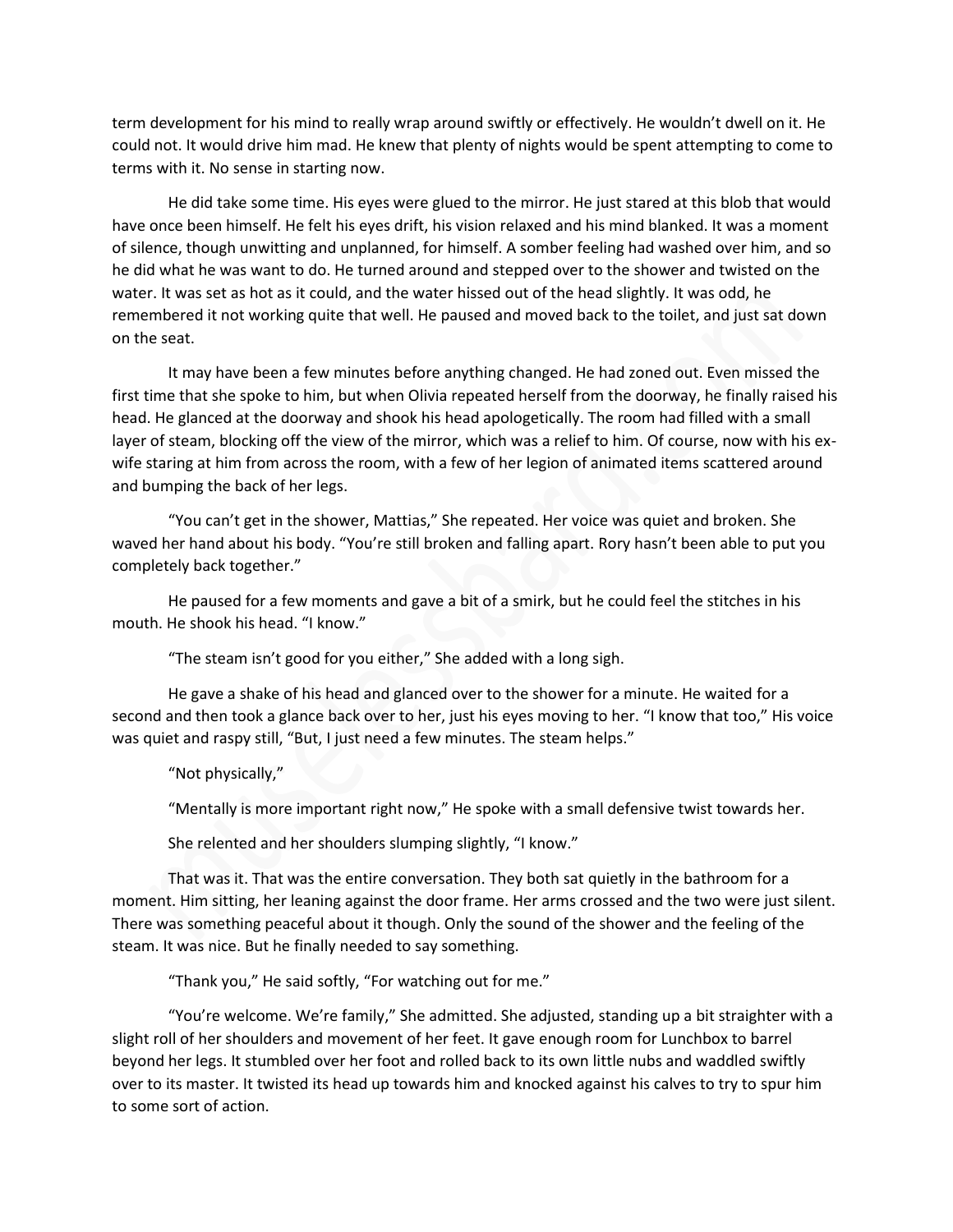"Weird thing for an ex to say," Mattias joked.

"Shut up," She snapped her teeth at him, "You know that part only has to do with the weirdness with aging."

"And the thing didn't help."

"True," She shrugged her shoulders high. Neither spoke to what the 'thing' was, and the conversation twisted away and faded from the verbal part of the conversation. They both knew what they were talking about.

"No, I really can't," He tilted to one side and reached down to give Lunchbox a pat on the head. "It is weird and kind of awkward."

"Mhm," She spoke and stepped over towards the shower. She reached out and turned off the water. "Come on, let's get you out of here and get some food in you,"

"Food or blood?"

"Blood, Mattias. I doubt you can metabolize food properly still," She reached over to a towel and dried her hand before offering a hand over to him. "Need some help?"

"I'll take it," He took her hand, and she tightened up to let him pull himself up. Then the two moved back towards the other room. He returned to the couch where he had been set up to rest and finally took a better look around his room. It was cleaned up for the most part, though there were plenty of little messes around the room. Leftover food and drinks, and some casual reading brought by friends that were watching over him.

He was surprised when Olivia sat down next to him. The couch bumped a bit and laid her wrist on his arm. "Here, eat up." That offer confused him. She bounced her arm a bit when he didn't say anything for a moment.

"Are you sure?" He put his hand on hers and paused.

"Sure. It's no problem," She responded. "I figure I'm the most comfortable being fed on, and someone else will be here in a while to watch you."

"Oh. That's probably true," He spoke with a slight pause.

She moved her hand towards him, and he took a breath. She gave a smirk, "Hand me the remotes. Might as well find something interesting to watch…"

He did so, offering over the controller and letting her find a show to put on. They ended up on some old sitcom, and he took her wrist and took a bite. There were two sides to this ritual. For the victim, or in this case volunteer, his venom was quick-acting. It made the person sedate and did so with a similar feeling to powerful antihistamines. It was a drowsy state, designed to make the prey easier to feed on and move past without danger of them fighting you during the bite. After all, a vampire's teeth were no stronger than human teeth. For him, that warmth of blood was almost instantly calming and each minute of taking in the blood, he felt a little bit more human.